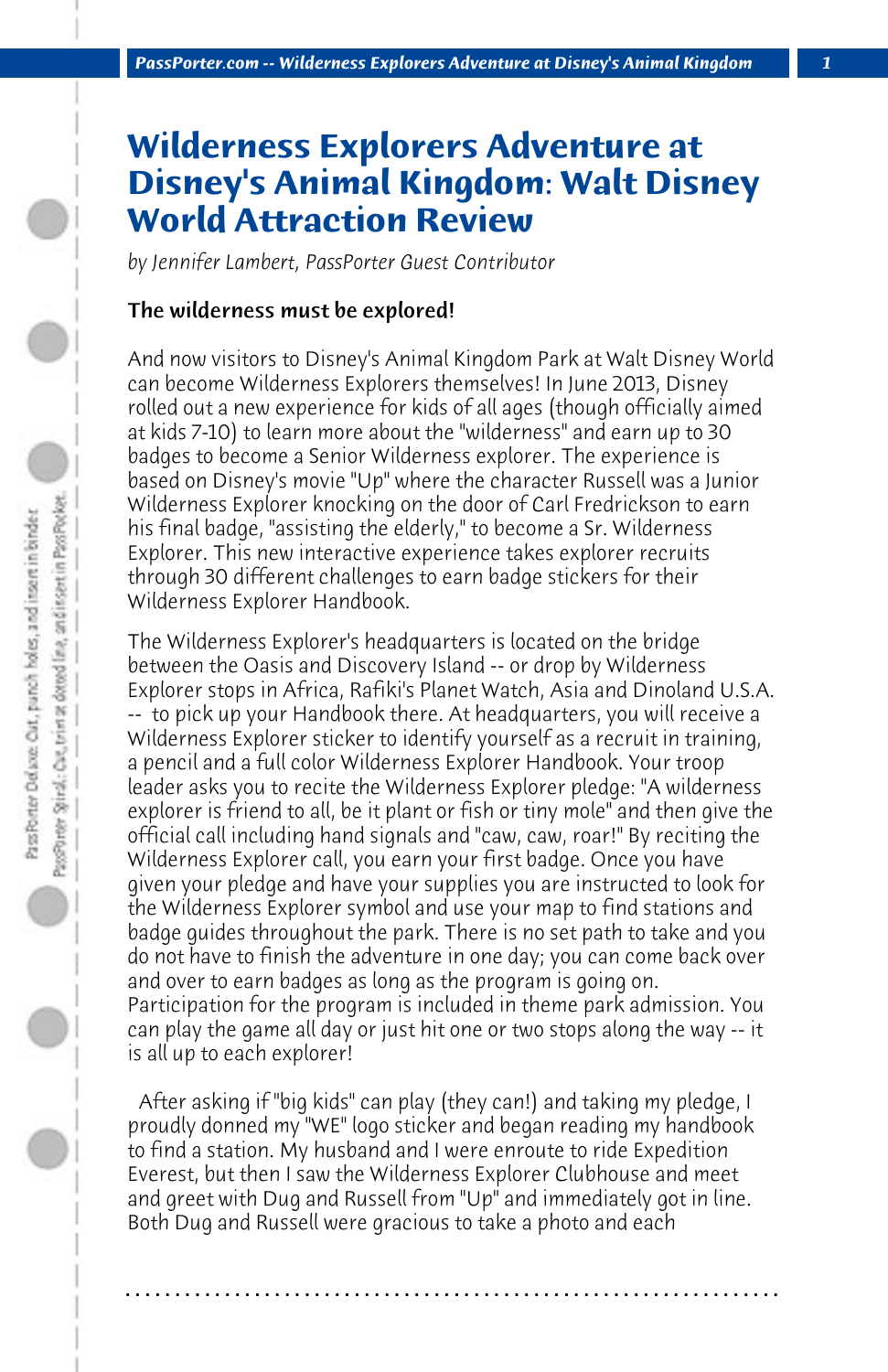autographed my handbook. After a pat on the head to Dug (squirrel?!), we were off.

 The first station we encountered was in Asia. The badge to be earned here was the Asian Culture Badge where each explorer meets someone from Asia. I spoke with a cast member from Jakarta, Indonesia. He asked me some questions of what I knew about Indonesia and then told me some history about the more than 7,500 islands of the country. We talked about the main islands of Indonesia; the Dutch and German background and language. He then played a song for me on an Indonesian instrument (we had to guess the song, it was from "The Sound of Music") and then he gave me my sticker badge and stamped by book. After successfully earning my first station badge; we went on to ride Everest and earned a second badge (Mt. Everest badge) by identifying items in the Everest gift shop used by mountain climbers in search of the Yeti. My third stop of the day was also near Everest, where I spoke to another cast member who told me lore about the Yeti and even asked me a few trivia questions about HER. Yep, it's a girl! (Hint, her name is Betty). This was of course the Yeti badge.

I earned four total badges and we were heading out of Animal Kingdom to park hop. We made one final stop at the Flamingo pond; learned about why flamingoes are pink (it's the pink shrimp they eat); and earned our final badge for the day (the Flamingo badge). It seemed that everywhere we went there was a station; and I can see how one could spend the whole day following adventure. Upon earning all the badges, you can earn Sr. Wilderness Explorer Badge. Earn five badges to become a Tadpole; earn 10 badges to become a Minnow and earn 20 badges to earn Fish status.

 The Wilderness Explorer Field Guide is well done and a great souvenir. It is 40 plus pages, in full color and printed on recycled paper. There is space to sign the Wilderness Explorer pledge as well as a park map of all of the stations, space for notes in the "field journal" as well as instructions on where each station can be found and instructions on how to earn each badge.

 The experience is new to Walt Disney World, but there is a similar experience at Disney's California Adventure near the Grizzly River Run attraction in Anaheim. Wilderness Explorers in California work to complete six challenges along the Redwood Creek Challenge Trail and when they finish; they also earn a Wilderness Explorer sticker and can participate in the Wilderness Explorer ceremony which is 10-15 minutes long and is followed by a meet and greet with Russell.

*About The Author: Jennifer is a Disney veteran and self-admitted Disney*

**. . . . . . . . . . . . . . . . . . . . . . . . . . . . . . . . . . . . . . . . . . . . . . . . . . . . . . . . . . . . . . . . . .**